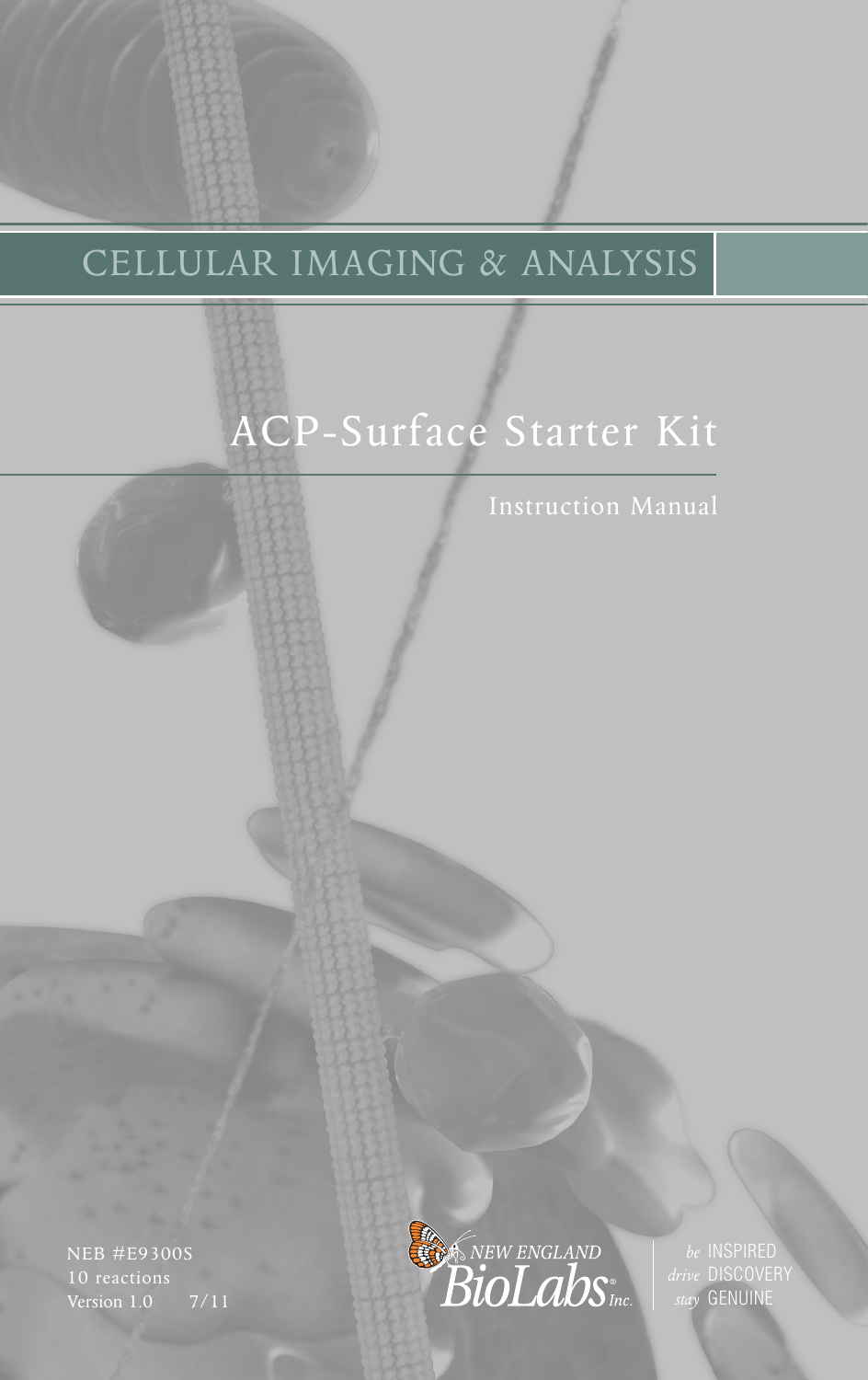This product is intended for research purposes only. This product is not intended to be used for therapeutic or diagnostic purposes in humans or animals.



This product is covered by one or more patents, trademarks and/or copyrights owned or controlled by New England Biolabs, Inc. For more information about commercial rights, please email us at gbd@neb.com. While NEB develops and validates its products for various applications, the use of this product may require the buyer to obtain additional third party intellectual property rights for certain applications.

**NOTICE TO BUYER/USER:** The Buyer/User has a non-exclusive license to use this system or any component thereof for **RESEARCH AND DEVELOPMENT PURPOSES ONLY**. Commercial use of this system or any components thereof requires a license from New England Biolabs, Inc., 240 County Road Ipswich, MA 01938. For detailed information, see: www.neb.com/cia/legal.

© Copyright 2017, New England Biolabs, Inc.; all rights reserved.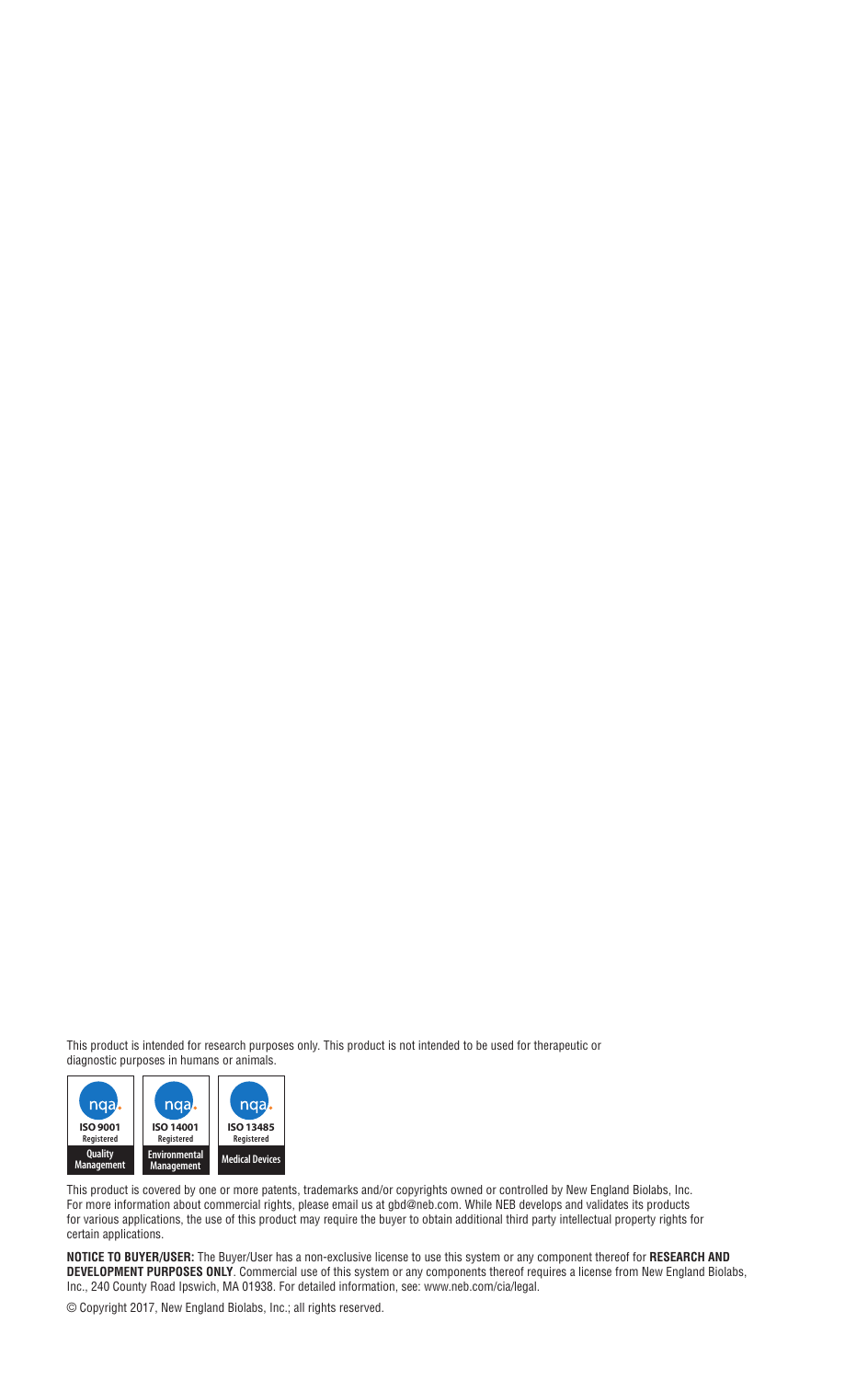

## Table of Contents:

## Kit Components:

| All kit components should be stored at $-20^{\circ}$ C except where noted. |  |
|----------------------------------------------------------------------------|--|
| Supplied in TE buffer (10 mM Tris-HCl, pH 8.0, 1 mM EDTA), 0.5 µg/µl       |  |
| Supplied in TE buffer (10 mM Tris-HCl, pH 8.0, 1 mM EDTA), 0.5 µg/µl       |  |
| Supplied dry. Prepare a stock solution in DMSO as described on page 10.    |  |
| Supplied dry. Prepare a stock solution in DMSO as described on page 10.    |  |
| Supplied in 50 mM HEPES, pH 7.4, 150 mM NaCl, 1 mM DTT and 50% glycerol.   |  |
|                                                                            |  |

*Note: For long-term storage, all kit components should be stored at –20°C. Plasmid solutions can be stored at 4°C for up to one week. Undissolved dye substrates can be stored at 4°C for up to 4 weeks protected from light and moisture. With proper storage at –20°C the SFP Synthase should be stable for at least two years, and the CoA substrates should be stable for at least 2 years dry or 3 months dissolved in DMSO.*

### Required Materials Not Included

Mammalian Cell Lines DNA Transfection Reagents Standard Tissue Culture Media and Plasticware DMSO Hoechst 33342 for Nuclear Staining (optional)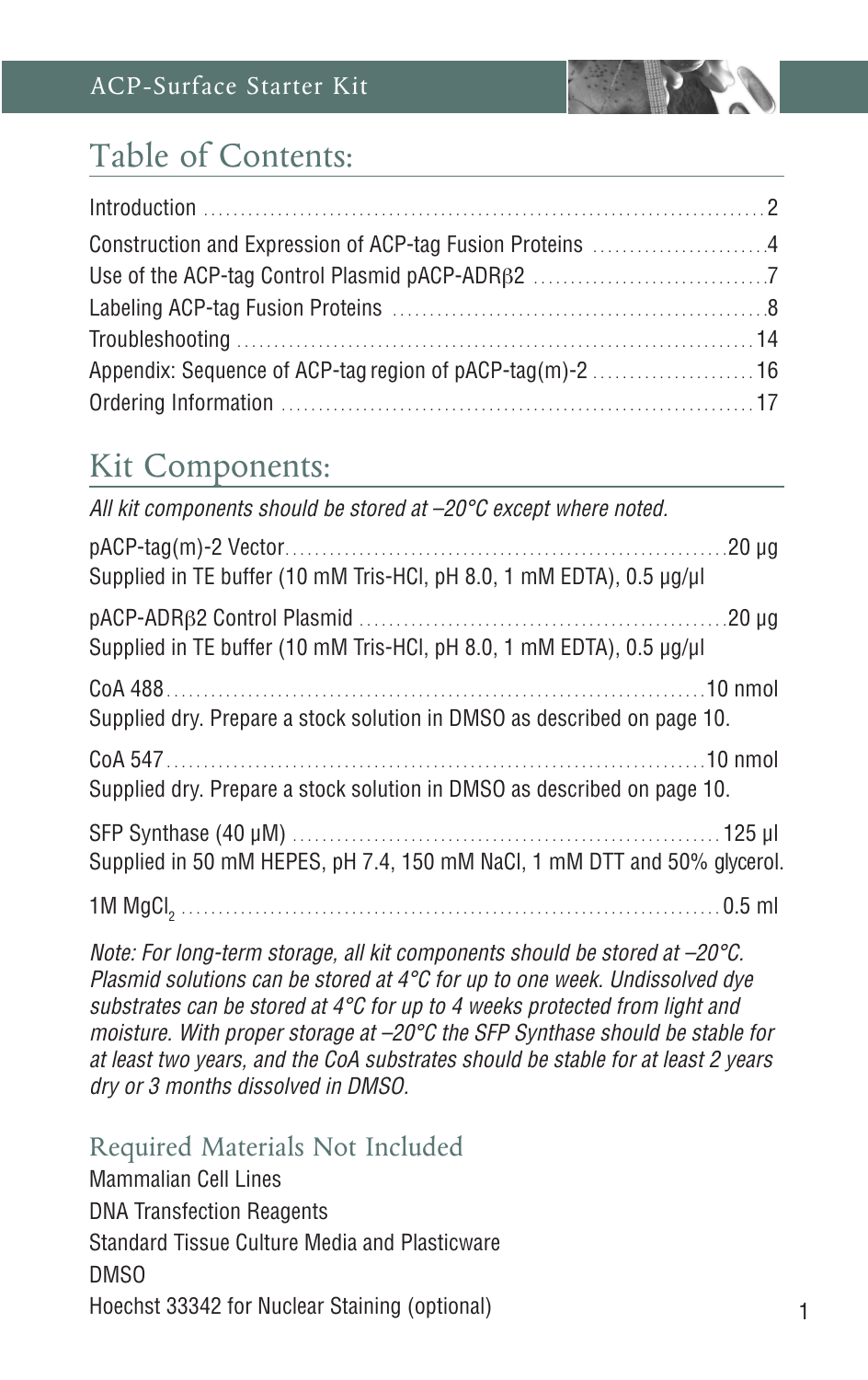## Introduction:

The ACP-tag is a novel tool for the specific, covalent attachment of virtually any molecule to a cell surface protein of interest, providing simplicity and extraordinary versatility to the imaging of proteins in live and fixed cells and to the study of proteins *in vitro*. The creation of a single gene construct yields a tagged fusion protein capable of covalent derivatization with a variety of functional groups, including fluorophores and biotin. This system provides a powerful and unique tool to study the role of cell surface proteins in a variety of highly dynamic processes, including receptor internalization, turnover and complex formation.

The ACP-tag and the related MCP-tag are small protein tags (77 amino acids, 8 kDa) based on the acyl carrier protein from *E. coli*. Both can be enzymatically modified with fluorophores, biotin etc. using substrates that are derivatives of coenzyme A (CoA). In the labeling reaction, the substituted phosphopantetheine group of the CoA substrate is covalently attached to a conserved serine residue of the ACP-tag or the MCP-tag by a 4´-phosphopantetheinyl transferase (SFP Synthase from *B. subtilis*, or ACP Synthase from *E. coli*) (Figure 1). The ACP-tag has a number of features that make it ideal for a variety of protein labeling applications. The rate of the reaction of the synthase with CoA derivatives is largely independent of the nature of the synthetic probe attached to CoA, permitting the labeling of ACP and MCP fusion proteins with a wide variety of functional groups (Figure 2). The ability to turn on the signal at will allows time-resolved analysis of protein trafficking and receptor internalization. Having no cysteines, the ACPtag and the MCP-tag are particularly suited for specifically labeling cell-surface proteins, and should be useful for labeling secreted proteins with disulfide bridges such as antibodies. Finally, the availability of orthogonal protein labeling systems from NEB permits simultaneous labeling of multiple proteins in a single cell (SNAP-tag, a variant of the human DNA repair enzyme hAGT that transfers a label onto itself from O<sup>6</sup>-benzylguanine substrates, and CLIP-tag, a SNAP-tag variant that transfers a label onto itself from O<sup>2</sup>-benzylcytosine substrates).





*ACP-tag labeling reaction.*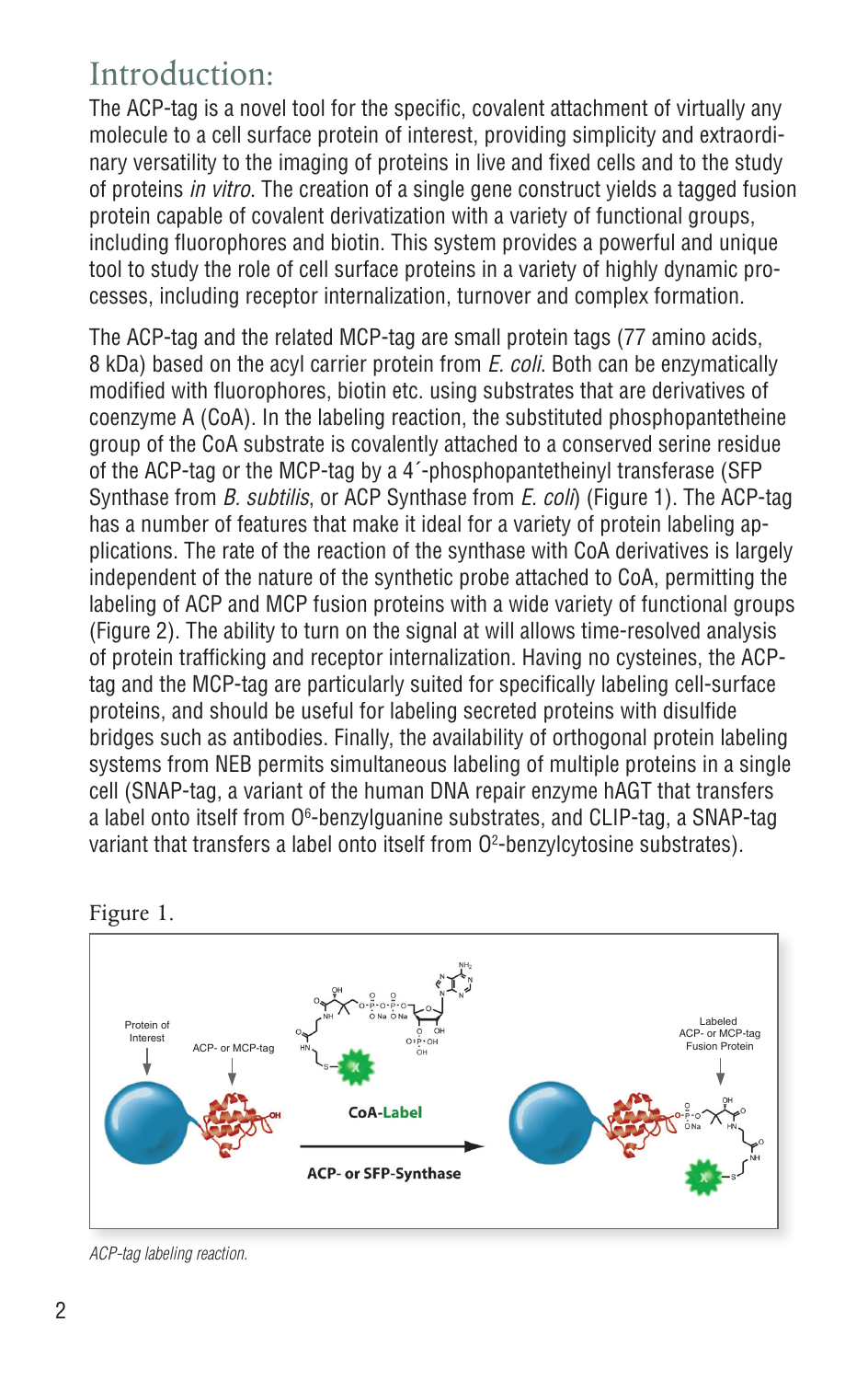While the ACP Synthase (NEB #P9301) will modify predominantly the ACP-tag, the included SFP Synthase will efficiently label both the ACP-tag and MCP-tag (the MCP-tag contains two mutations relative to the ACP-tag, D36T and D39G, which abolish recognition by the ACP Synthase while preserving recognition by SFP Synthase). This principle can be employed for sequential dual labeling of two different proteins that localize to the cell surface. Cells co-expressing one ACP-tag fusion protein and one MCP-tag fusion protein are first incubated with ACP Synthase and one CoA substrate to label the ACP-tag, followed by incubation with the SFP Synthase and a different CoA substrate to label the MCP-tag.

The ACP-Surface Starter Kit contains a mammalian expression plasmid (pACPtag(m)-2) encoding the ACP-tag flanked by restriction sites for cloning a gene of interest, SFP Synthase, 1 M MgCl $_2$  and two non-cell-permeable fluorescent CoA substrates. A positive control plasmid (pACP-ADRβ2), encoding an ACPtagged protein (Beta-2 Adrenergic Receptor) with a well-characterized cell surface localization, is also included. There are two steps to using this system: subcloning and expression of the protein of interest as an ACP-tag fusion, and enzymatically labeling the fusion with the CoA substrate of choice.

Figure 2. Live cell imaging of ACP-tag fusion proteins.



Live CHO-K1 cells transiently transfected with pACP-GPI. Cells were labeled with CoA 488 (green) in the presence of *ACP Synthase for 30 minutes.*



*Live CHO-K1 cells transiently transfected with pACP-GPI. Cells were labeled with CoA 547 (red) in the presence of SFP Synthase for 30 minutes.*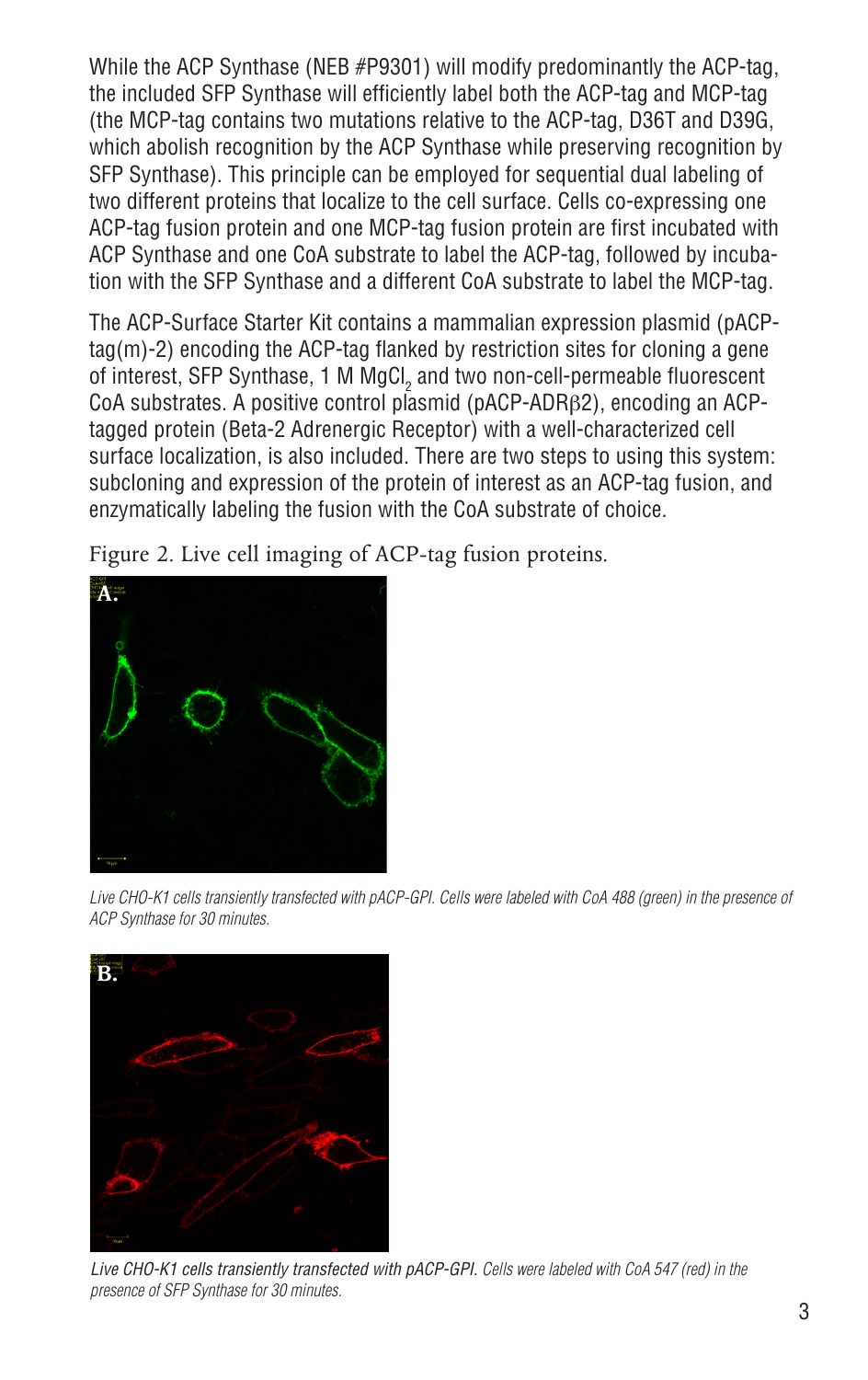## Construction and Expression of ACP-tag Fusion Proteins

The mammalian expression plasmid pACP-tag(m)-2 (Figure 3) is intended for the cloning and transient or stable expression of ACP-tag protein fusions in mammalian cells. The plasmid encodes ACPwt, an Acyl Carrier Protein from *E. coli*, expressed under control of the CMV promoter. The expression vector has an IRES (Internal Ribosome Entry Site) and a neomycin resistance gene downstream of the ACP-tag for the efficient selection of stable transfectants. Codon usage of the gene is optimized for expression in mammalian cells. pACP-tag(m)-2 contains two multiple cloning sites to allow cloning of the fusion partner as a fusion to the C-terminus of the ACP-tag and an appropriate signal peptide to the N-terminus of the ACP-tag.



Figure 3.

*pACP-tag(m)-2 plasmid map.*

## Detailed Description of pACP-tag(m)-2

The sequence of the cloning region of pACP-tag(m)-2 can be found in the Appendix. The complete plasmid sequence can be downloaded at www.neb.com. This plasmid encodes the gene ACPwt which is the wild type Acyl Carrier Protein from *E. coli*. The codon usage of the gene is optimized for expression in mammalian cells. In the plasmid sequence, the ACPwt gene is encoded from bp 975 to 1208.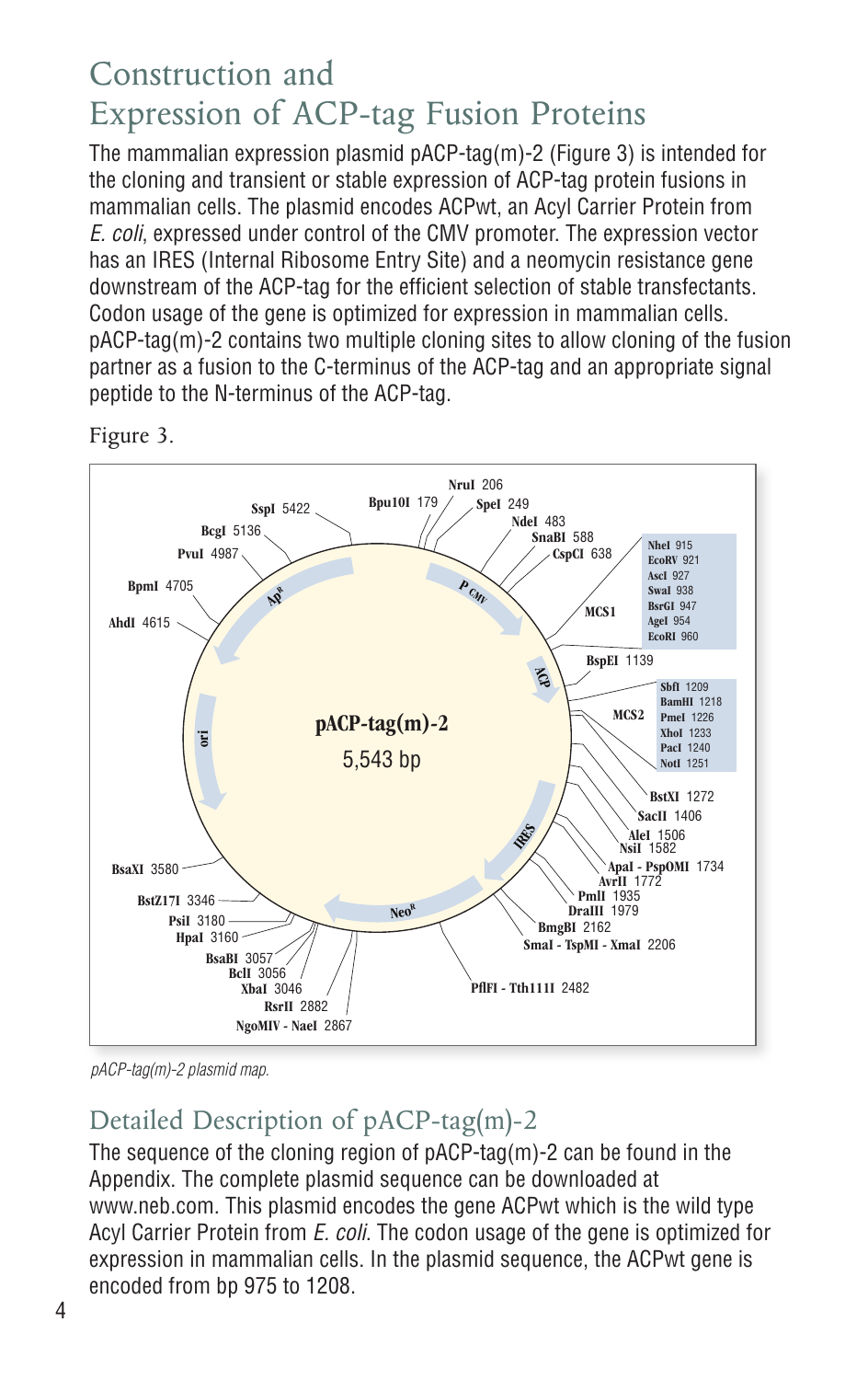This plasmid is intended for the cloning and stable or transient expression of ACP-tag protein fusions in mammalian cells. It is suitable for the efficient production of stable cell lines expressing ACP-tag gene fusions. The plasmid contains the CMV promoter followed by the genes for the ACP-tag and neomycin resistance separated by the IRES of the encephalomyocarditis virus (ECMV), which permits the translation of two open reading frames from one messenger RNA; therefore after selection of stable mammalian cells for neomycin resistance, nearly all surviving colonies should stably express the ACP-tag fusion protein. Unless your expression experiments require a pure population of cells, you can simply use the pool of resistant cells, otherwise cell clones can be isolated and characterized using standard procedures.

The plasmid contains the β-lactamase (Ampicillin resistance) gene for maintenance in bacteria. The gene of interest should be cloned downstream of the ACP-tag coding sequence, as a fusion to the C-terminus of the ACP-tag. An appropriate cell surface signal peptide should be cloned upstream of the ACPtag as an N-terminal fusion. A Kozak sequence is located upstream of the ACPwt gene to increase the translation efficiency of the fusion protein. The ACPwt gene can be isolated from the plasmid using PCR or direct cloning in order to subclone it into a different vector system of choice.

### Cloning of ACP-tag Fusions in pACP-tag(m)-2 Vector

### *Cloning by PCR*

- 1. To subclone a gene of interest or an appropriate cell surface signal peptide into pACP-tag(m)-2 as an N-terminal fusion to the ACP-tag, use the available restriction sites: NheI, EcoRV(blunt), AscI, SwaI (blunt), BsrGI, AgeI or EcoRI which are located upstream of the ACP-tag.
- 2. To subclone a gene of interest into pACP-tag(m)-2 as a C-terminal fusion to the ACP-tag use the available restriction sites downstream of the ACPtag: SbfI, BamHI, PmeI (blunt), XhoI, PacI and NotI.

*Note: When fusing the gene of interest to the C-terminus of the ACP-tag, note that there is a stop codon between the PacI and NotI sites, so SbfI, BamHI, PmeI, XhoI or PacI must be used as the 5´ cloning site for your insert. PmeI and XhoI cannot be used together for cloning because they share a cytosine as part of their recognition sequences.*

#### *Primer Design and Cloning Considerations*

- 1. Design your PCR primers to include a sufficient overlap with the sequence of the gene you want to amplify, adding 5–6 bases on the 5´ side of the introduced restriction site to ensure efficient cleavage prior to cloning.
- 2. A stop codon can be included at the C-terminus of the fusion (in front of the downstream cloning site) in order to terminate translation at this position.
- 3. When cloning a secretion peptide upstream of the ACP-tag, ensure that a start codon is included. The addition of a Kozak sequence immediately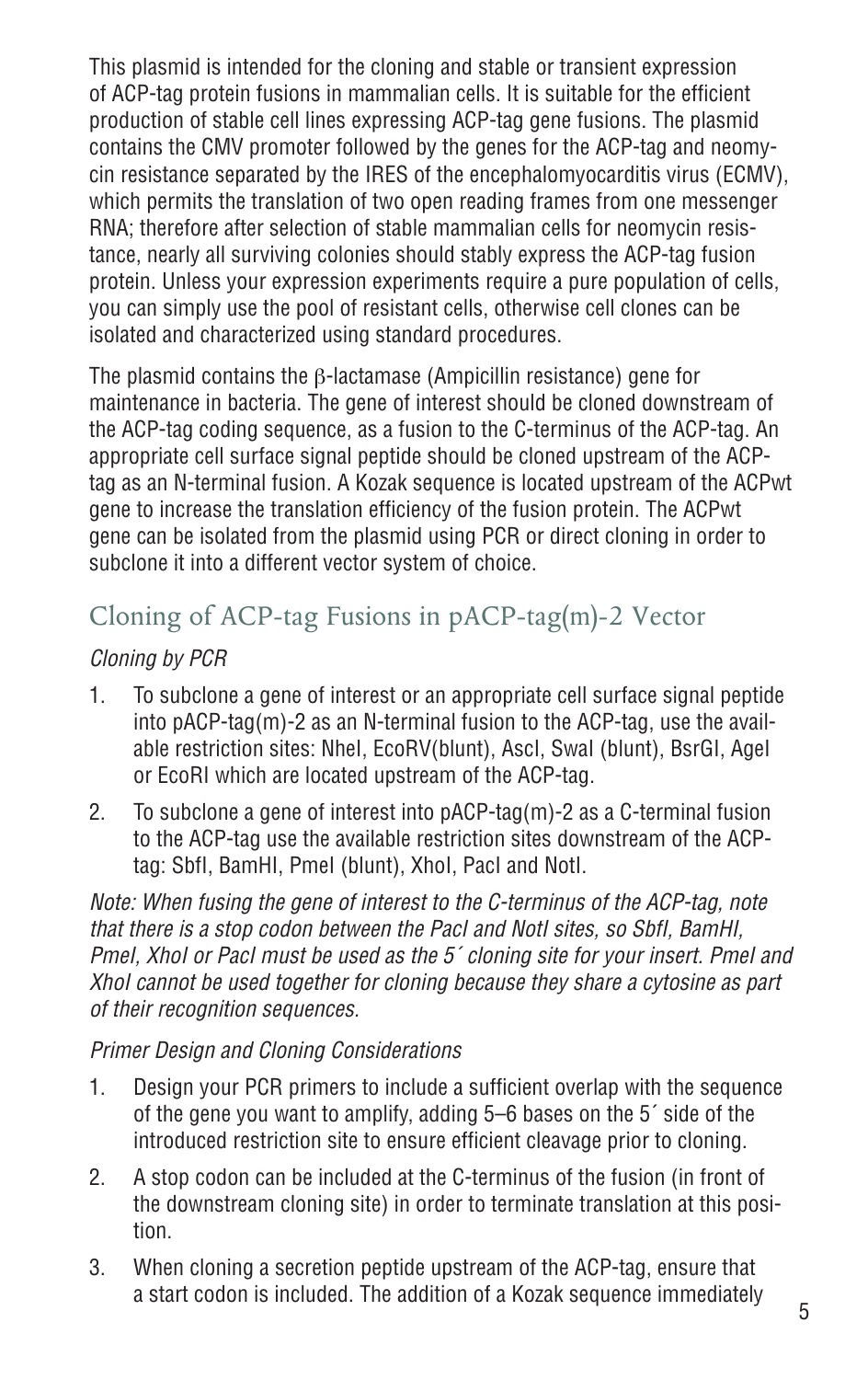upstream from the start codon (e.g. GCCRCCATG, where the start codon is underlined) will increase the translation efficiency.

- 4. In general, any linker peptide between the proteins should be kept short to avoid degradation by proteases. If required, specific protease cleavage sites can be introduced into the linker peptide.
- 5. Care should be taken to design the cloning so that the fusion partners (including the secretion peptide) in the resulting construct are in frame.
- 6. Perform the PCR reaction and subsequent cloning steps according to established molecular biology protocols.
- 7. The ligated vector should be transformed into bacteria and the resulting plasmid isolated via a standard miniprep procedure.
- 8. After subcloning the gene of interest into pACP-tag(m)-2 as a fusion with the ACPwt gene, the resulting plasmid can be used for transient or stable expression of the ACP-tag fusion protein in a suitable cell line.

#### *Direct Cloning*

- 1. Direct cloning can also be used to make fusions with the ACP-tag. This is only possible if the fusion partner has compatible sites adjacent to the gene of interest.
- 2. Care should be taken to design the cloning strategy so that the fusion partners in the resulting construct are in frame.

*Note: When fusing the gene of interest to the C-terminus of the ACP-tag, note that there is a stop codon between the PacI and NotI sites, so SbfI, BamHI, PmeI, XhoI or PacI must be used as the 5´ cloning site for your insert. PmeI and XhoI cannot be used together for cloning because they share a cytosine as part of their recognition sequences.*

### Expression of ACP-tag Fusions

### *Transient Expression*

Expression of the fusion protein cloned in pACP-tag(m)-2 can be achieved by transiently transfecting cells in culture with standard transfection protocols. The appropriate reagent and transfection time to permit adequate expression must be empirically determined, using guidelines provided by the manufacturer of the transfection reagent as a starting point. ACP-tag fusion proteins can be observed 24 hours post-transfection. We recommend using pACP-ADRB2 as an expression control plasmid. Both ACP-tag fusion proteins and the pACP-ADRβ2 localization control plasmid have performed well in stable and transient transfection of CHO-K1, COS-7, U-2 OS and NIH-3T3 cells. Note that the intensity of the fluorescence may vary depending on cell line and labeling substrate used.

We recommend using TransPass D2 (NEB #M2554) in combination with TransPass V (NEB #M2561) or Roche's FuGENE® 6 Transfection Reagent for both transient and stable transfections.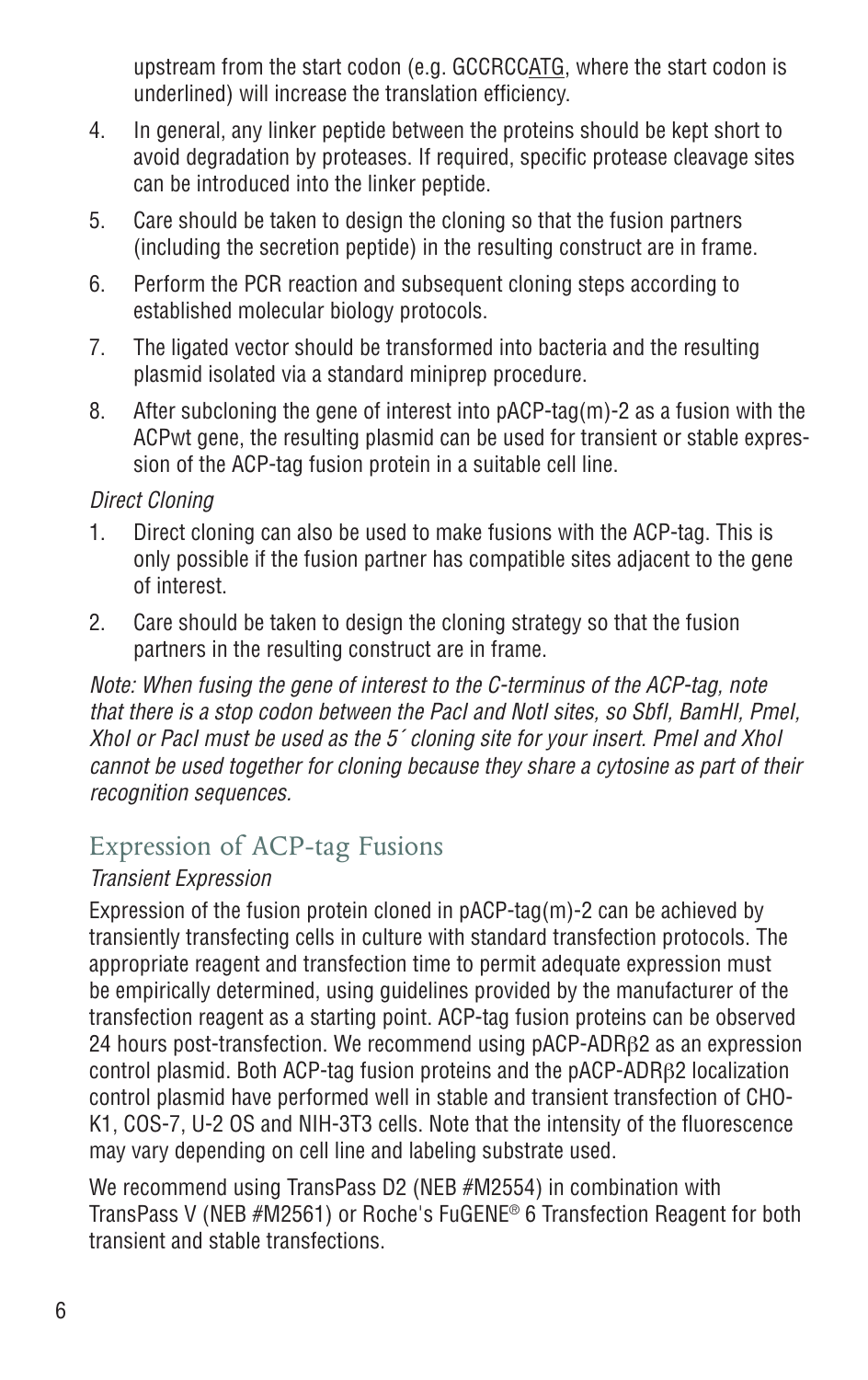#### *Stable Expression*

pACP-tag(m)-2 and pACP-ADRβ2 can be transfected as described above for transient transfection or by other standard transfection methods. Twentyfour to 48 hours after transfection, begin selecting mammalian cultures in 600–1,200 µg/ml G418 (geneticin) depending on the cell line. It is recommended that you establish a kill curve for each cell line to determine optimal selection conditions. After 8–12 days of continuous selection, stable colonies will become visible. It is possible to use pools of stable cell populations for initial cell labeling to test for the presence of ACP-tag expression. In addition monoclonal cell lines can be isolated and characterized, if desired.

## Use of the ACP-tag Control Plasmid pACP-ADRβ2:

This control plasmid contains a Beta-2 Adrenergic Receptor sequence cloned C-terminal to the ACP-tag coding sequence in pACP-tag(m)-2. This sequence directs the fusion protein to the plasma membrane with the ACP tag exposed on the outside surface, giving a surface localized control signal when labeled with CoA substrates (Figure 2). The Beta-2 Adrenergic Receptor is a member of the G protein coupled receptors and mediates the catecholamineinduced activation of adenylate cyclase through the action of G proteins. The full sequence and map for pACP-ADRβ2 can be downloaded at www.neb. com. We strongly recommend carrying out parallel expression and labeling experiments with this plasmid as a positive control for your experiment, using the procedure described above.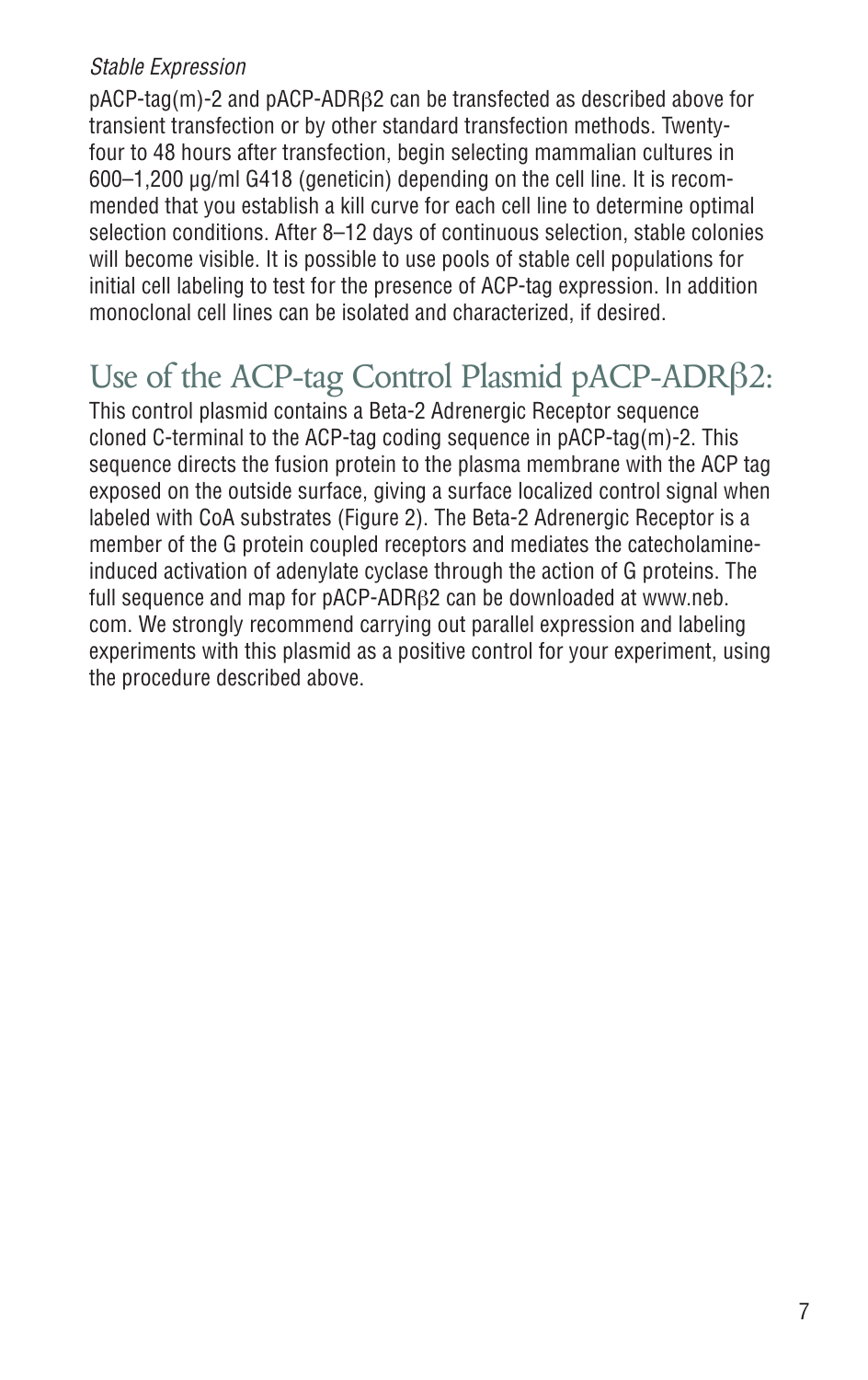## Labeling ACP-tag Fusion Proteins

The kit includes two substrates for the included SFP Synthase, CoA 488 and CoA 547. Both can be used to label ACP-tag or MCP-tag fusion proteins on cell surfaces or in solution.

CoA 488 is a non-cell-permeable photostable green fluorescent substrate that is based on the ATTO-TEC dye ATTO 488 and is suitable for standard fluorescein filter sets. It has an excitation maximum at 506 nm and an emission maximum at 526 nm (Figure 4). This kit contains 10 nmol of CoA 488 substrate, sufficient to make 2 ml of a 5 µM ACP-tag or MCP-tag fusion protein labeling solution.

Figure 4.



*Excitation (dotted line) and emission spectra of CoA 488 after coupling to ACP-tag in buffer at pH 7.5.*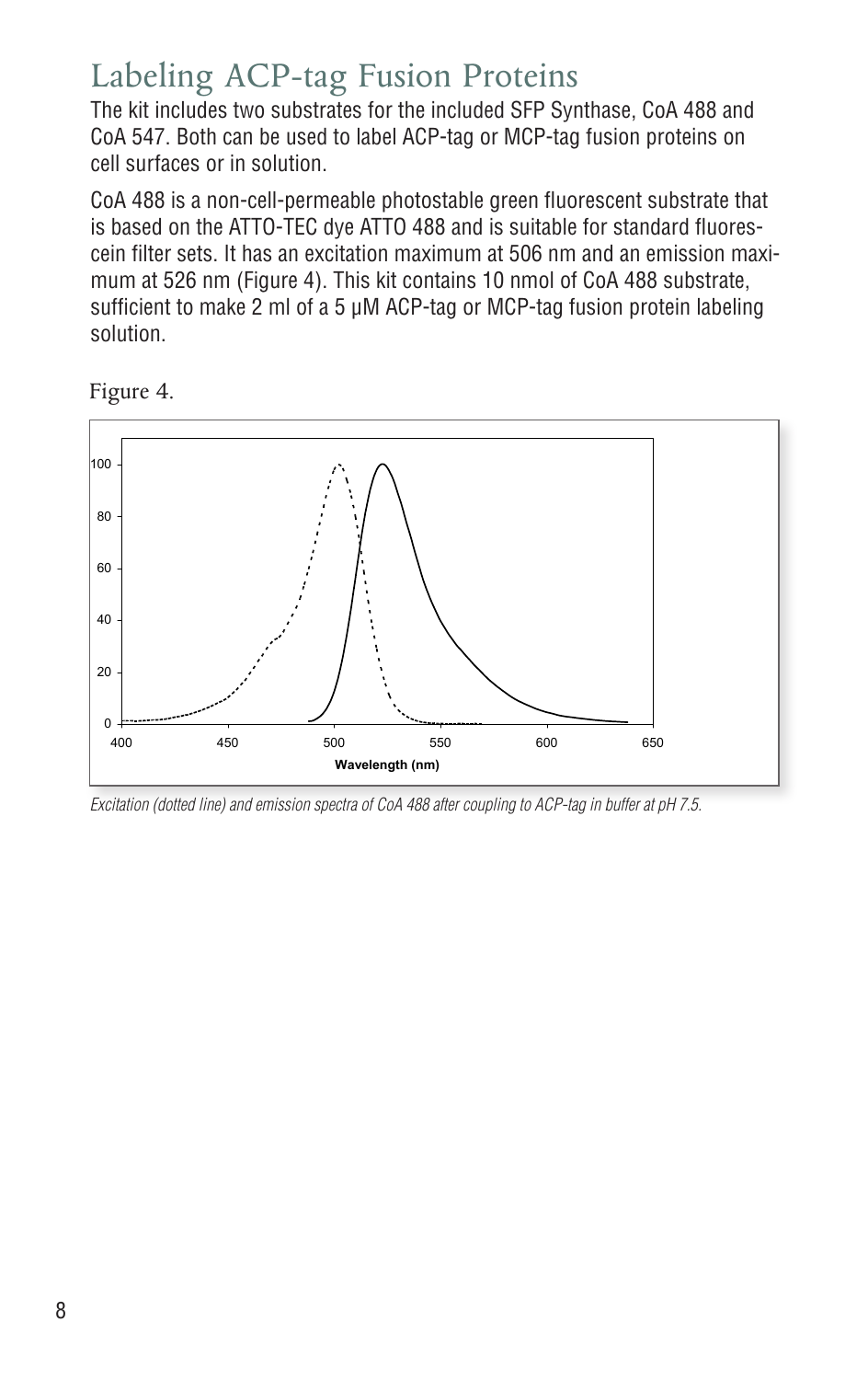Figure 5.



*(A) Structure of CoA 547 (MW 1528.4 g/mol), (B) Excitation (dotted line) and emission spectra of CoA 547 coupled to ACP-tag in buffer at pH 7.5.*

CoA 547 is a non-cell-permeable red fluorescent substrate that is based on the Dyomics dye DY-547 and is suitable for use with standard TAMRA and Cy3 filter sets. It has an excitation maximum at 554 nm and an emission maximum at 568 nm (Figure 5). This kit contains 10 nmol of CoA 547 substrate, sufficient to make 2 ml of a 5 µM ACP-tag or MCP-tag fusion protein labeling solution.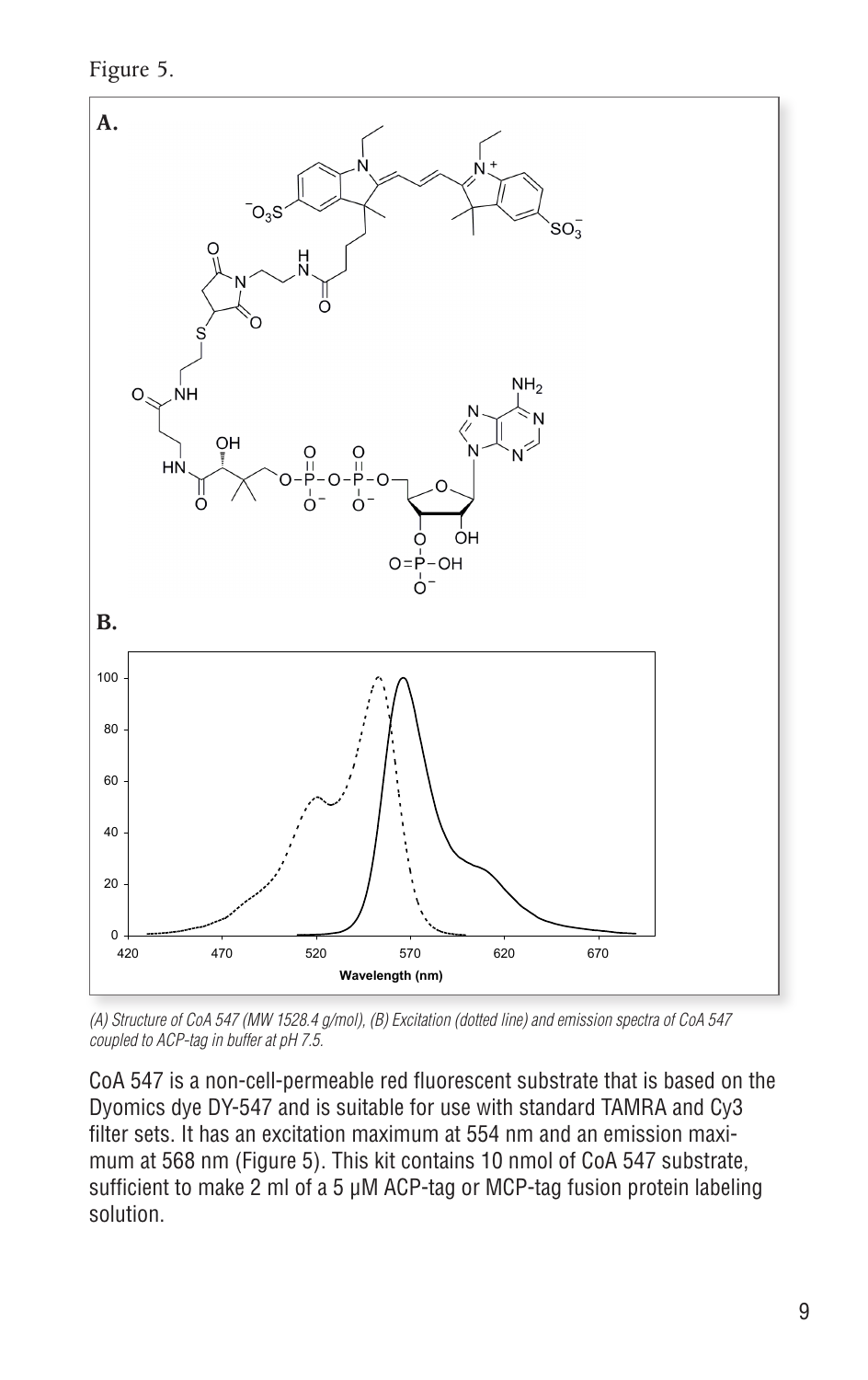### Instructions for Cellular Labeling

### *Preparation of Labeling Stock Solution*

Dissolve one vial of CoA substrate (10 nmol) in 10 µl of fresh DMSO to yield a labeling stock solution of 1 mM. Mix by vortexing for 10 minutes until all the CoA substrate is dissolved. Store this stock solution in the dark at 4°C, or for extended storage at –20°C. Different stock concentrations can be made depending on your requirements. The substrates are soluble up to at least 10 mM.

### *Protocol for Cell Surface Labeling Reaction*

1. Dilute the labeling stock solution 1:200 in medium to yield a labeling medium of 5 µM CoA substrate. Mix dye with medium thoroughly by pipetting up and down 10 times (necessary for reducing backgrounds). For best performance, add the CoA substrate to complete medium, including serum (0.5% BSA can be used for experiments carried out in serum-free media). Add MgCl $_2$  to a final concentration of 10 mM (1:100 dilution of supplied 1 M stock solution). Finally, add SFP Synthase (supplied) or ACP Synthase (NEB #P9301) to a final concentration of 1 uM, a dilution of 1:40. Do not prepare more medium with substrate, MgCl<sub>2</sub> and synthase than you will consume within one hour.

| <b>NUMBER OF</b><br><b>WELLS IN PLATE</b> | <b>RECOMMENDED VOLUME</b><br><b>FOR CELL LABELING</b> |
|-------------------------------------------|-------------------------------------------------------|
| 6                                         | $1 \text{ ml}$                                        |
| 12                                        | 500 µl                                                |
| 24                                        | $250 \mu l$                                           |
| 48                                        | $100 \mu l$                                           |
| 96                                        | 50 µl                                                 |

These recommendations are for culturing cells in polystyrene plates. For confocal imaging, we recommend using chambered coverglass such as Lab-Tek II Chambered Coverglass which is available in a 1, 2, 4 or 8 well format from Nunc (www.nuncbrand.com).

- 2. Replace the medium on the cells expressing an ACP-tag fusion protein with the labeling medium and incubate at 37°C, 5% CO $_2^{\,}$  for 30 minutes.
- 3. Wash the cells three times with tissue culture medium containing serum.
- 4. Image the cells using an appropriate filter set. ACP-tag and MCP-tag fusion proteins labeled with CoA 488 should have an excitation maximum at 506 nm and an emission maximum at 526 nm, and can be imaged with standard fluorescein filter sets. ACP-tag and MCP-tag fusion proteins labeled with CoA 547 should have an excitation maximum at 554 nm and an emission maximum at 568 nm, and can be imaged with standard TAMRA or Cy3 filter sets.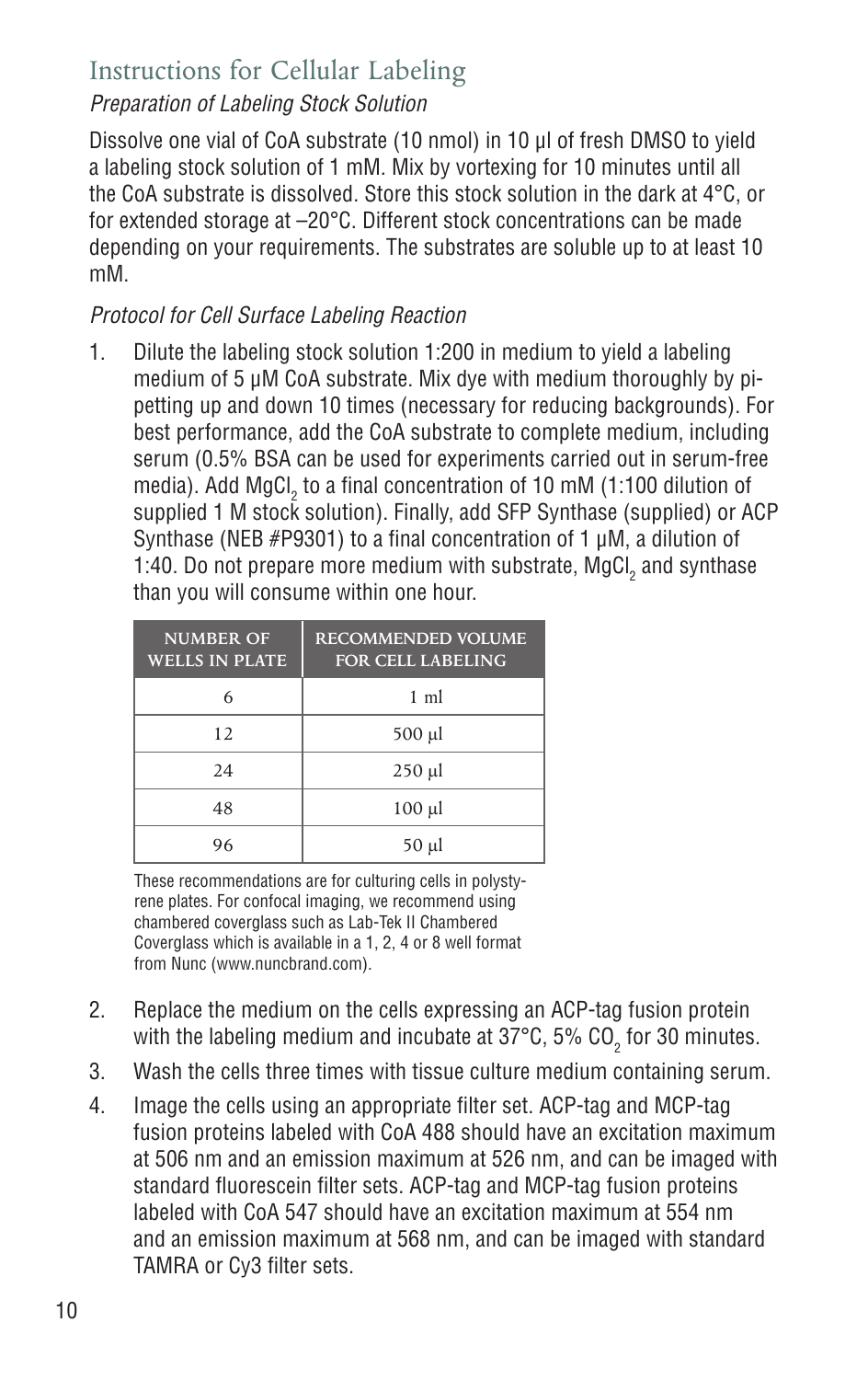5. We recommend routinely labeling one well of non-transfected or mocktransfected cells as a negative control.

### Notes for Cellular Labeling

### *Dual labeling of ACP-tag and MCP-tag fusion proteins with different substrates*

The included SFP Synthase will efficiently label both ACP-tag and MCP-tag fusion proteins displayed on the cell surface, whereas the ACP Synthase (NEB #P9301S) will modify ACP-tag fusions only. This permits sequential dual labeling of two different surface-localized proteins in the same cell, one protein expressed as an ACP-tag fusion and the other as an MCP-tag fusion.

Simply carry out the labeling procedure described above using ACP Synthase and one CoA substrate (to label the ACP-tag fusion), then wash 3 times with label-free medium to remove unreacted substrate and the synthase. Then repeat the labeling procedure with a second CoA substrate and the SFP Synthase to label the MCP-tag fusion.

### *Optimizing Labeling*

Optimal substrate concentrations and reaction times range from 1–20 µM and 30–60 minutes, respectively, depending on experimental conditions and expression levels of the ACP-tag or MCP-tag fusion protein. Best results are usually obtained at concentrations between 1–5 µM substrate and 30 minutes reaction time. Increasing substrate concentration and reaction time usually results in a higher background without necessarily increasing the signal to background ratio.

### *Stability of Signal*

The turnover rates of the ACP-tag or MCP-tag fusion protein under investigation may vary widely depending on the fusion partner. We have seen half-life values ranging from less than one hour to more than 12 hours. Where protein turnover is rapid, we recommend analyzing the cells under the microscope immediately after the labeling reaction or, if the application allows it, fixing the cells directly after labeling. As an alternative to visualize proteins with fast turnover rates, ACP-tag and MCP-tag fusion proteins can be labeled at lower temperatures (4 or 16°C). Labeling times may need to be optimized.

### *Fixation of Cells*

After labeling the ACP-tag or MCP-tag fusion proteins, the cells can be fixed with standard fixation methods such as para-formaldehyde, ethanol, methanol, methanol/acetone etc., without loss of signal. We are not aware of any incompatibility of the ACP-tag or MCP-tag with any fixation method.

### *Counterstaining*

Cells can be counterstained with any live-cell dye that is compatible with the fluorescent properties of the CoA substrate for simultaneous microscopic detection. We routinely add 5 µM Hoechst 33342 to the labeling medium after the 30 minute incubation (step 2 above) as a DNA counterstain for nuclear visualization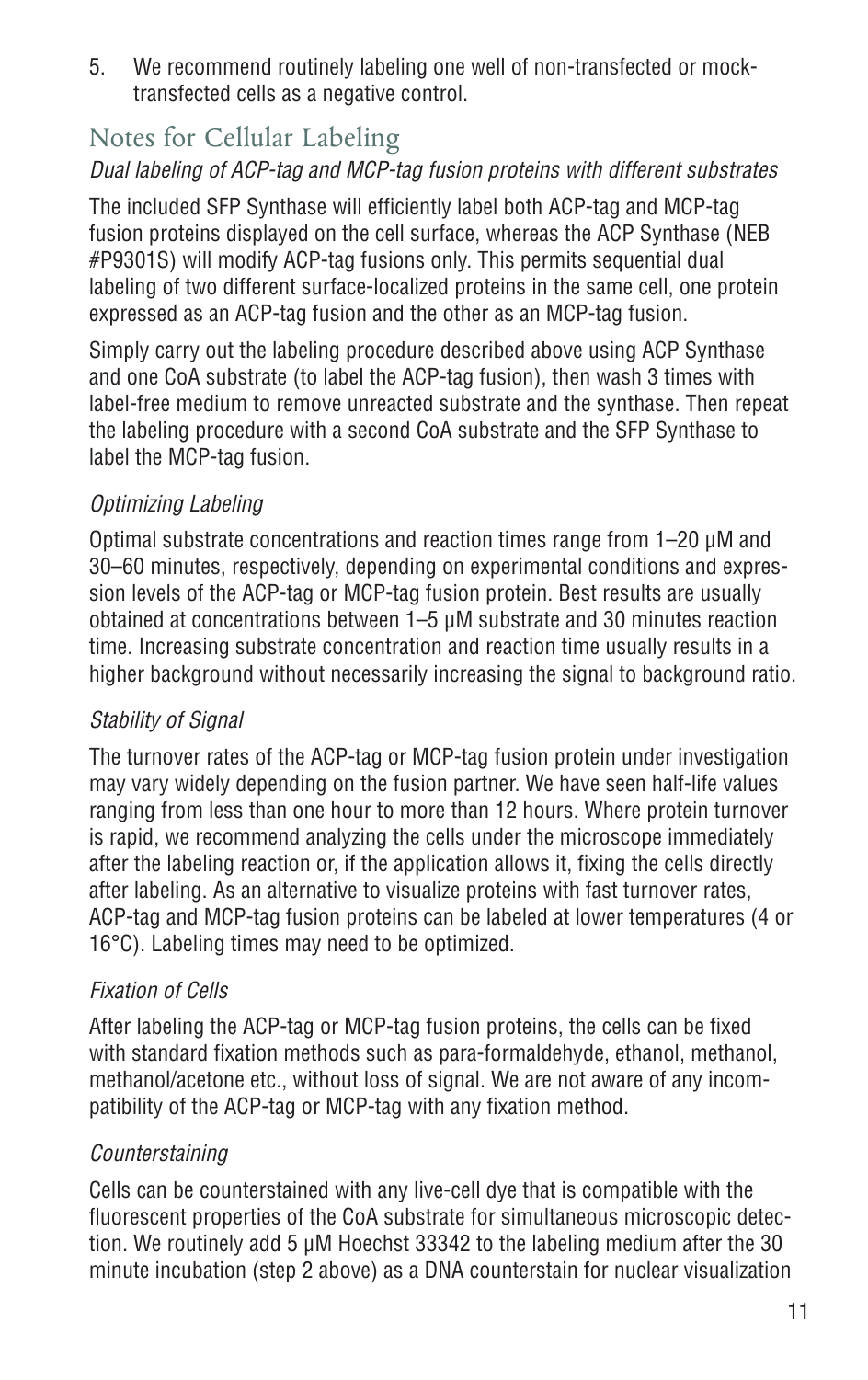of live cells. DAPI should be used for counterstaining of cells after fixation and permeabilization.

### *Immunocytochemistry*

Antibody labeling can be performed after ACP/MCP-tag labeling and fixation of the cells according to standard protocols without loss of signal. The fixation conditions should be selected based on experience with the protein of interest. For example some fixation methods destroy epitopes of certain proteins and therefore do not allow antibody staining afterwards.

### *Experimental conditions that do not allow fetal calf serum*

If fetal calf serum has to be omitted due to the experimental setup, the labeling can be carried out in medium without serum. Higher background levels might be observed because fetal calf serum in the labeling solution reduces the background staining. We recommend re-evaluating the dye concentration and incubation time if this is a problem. The addition of 0.5% BSA may be helpful in some cases to block non-specific background.

### Instructions for Labeling of Proteins *in vitro*:

1. Dissolve the vial of CoA 488 substrate or CoA 547 substrate (10 nmol) in 10 μl of fresh DMSO to yield a labeling stock solution of 1 mM CoA substrate. Mix by vortexing for 10 minutes until all the CoA substrate is dissolved. Dilute this 1 mM stock solution 1:4 in fresh DMSO to yield a 250 µM stock for labeling proteins *in vitro*.

| <b>COMPONENT</b>                  | <b>VOLUME</b> | <b>FINAL</b><br><b>CONCENTRATION</b> |
|-----------------------------------|---------------|--------------------------------------|
| Deionized Water                   | $28.25 \mu$ l |                                      |
| 1 M HEPES                         | $2.5 \mu$     | $50 \text{ m}$ M                     |
| 50 mM DTT                         | $1 \mu l$     | $1 \text{ mM}$                       |
| 50 mM MgCl,                       | $10 \mu l$    | $10 \text{ mM}$                      |
| 50 μM ACP-tag<br>Purified Protein | 5 µl          | 5 μM                                 |
| 40 μM ACP or<br>SFP Synthase      | $1.25 \mu$    | $1 \mu M$                            |
| 250 µM CoA<br>Substrate           | $2 \mu l$     | $10 \mu M$                           |
| <b>Total Volume</b>               | $50 \mu l$    |                                      |

2. Set up the reactions, in order, as follows:

- 3. Incubate in the dark for 30 minutes at 37°C.
- 4. Run sample on an SDS-PAGE gel and detect using a fluorescent gel scanner or store samples at –20°C or –80°C in the dark.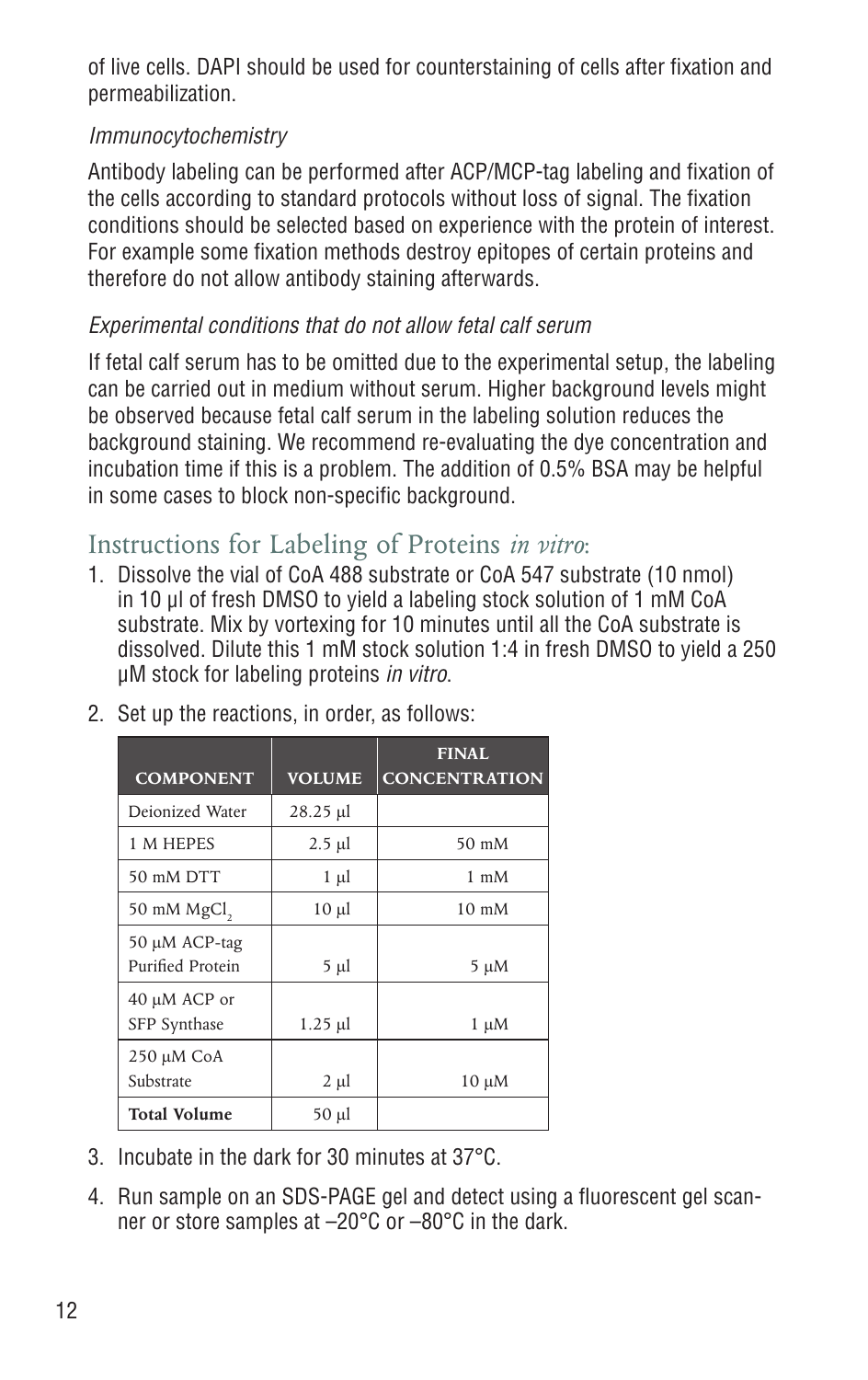### *Removal of Unreacted Substrate (optional)*

After the labeling reaction the unreacted substrate can be separated from the labeled ACP-tag fusion protein by gel filtration or dialysis. Please refer to the vendor's instructions for the separation tools you are using.

## Notes for Labeling *in vitro*

We recommend the routine addition of 1 mM DTT to all buffers used for handling, labeling and storage of the ACP- or MCP-tag. The stability of the ACPor MCP-tag is improved in the presence of reducing agents; however it can also be labeled in their absence (e.g. for redox-sensitive proteins) if handling at temperatures above 4°C is minimized. ACP- or MCP-tag fusion proteins can be purified before labeling, but the labeling reaction also works in non-purified protein solutions (including cell lysates).

## Troubleshooting for Labeling *in vitro*

#### *Solubility*

If solubility problems occur with your ACP- or MCP-tag fusion protein, we recommend testing a range of pH (pH 5.0–pH 10.0). The salt concentration may also need to be optimized for your particular fusion protein (50–250 mM).

### *Loss of Protein Due to Aggregation or Sticking to Tube*

If stickiness of the fusion protein is a problem we recommend adding Tween 20 at a final concentration of 0.05% to 0.1%. The ACP-tag/MCP-tag activity is not affected by this concentration of Tween 20.

### *Incomplete Labeling*

If exhaustive labeling of a protein sample is not achieved using the recommended conditions, try the following protocol modifications: Increase the incubation time to two hours total at 25°C or to 24 hours at 4°C; or halve the volume of protein solution labeled. Both approaches may be combined.

If the ACP- or MCP-tag fusion has been stored in the absence of DTT or other reducing agent, or has been stored at 4°C for a prolonged period, its activity may be compromised. Include 1 mM DTT in all solutions of the ACP- or MCPtag fusion protein, and store the fusion protein at –20°C.

Using less than the recommended amount of substrate stock solution can significantly slow down the reaction rate.

#### *Loss of Activity of Protein of Interest*

If your fusion protein is particularly sensitive to degradation or to loss of activity, you can try reducing the labeling time or decreasing the labeling temperature. If you label at 4°C we recommend overnight incubation.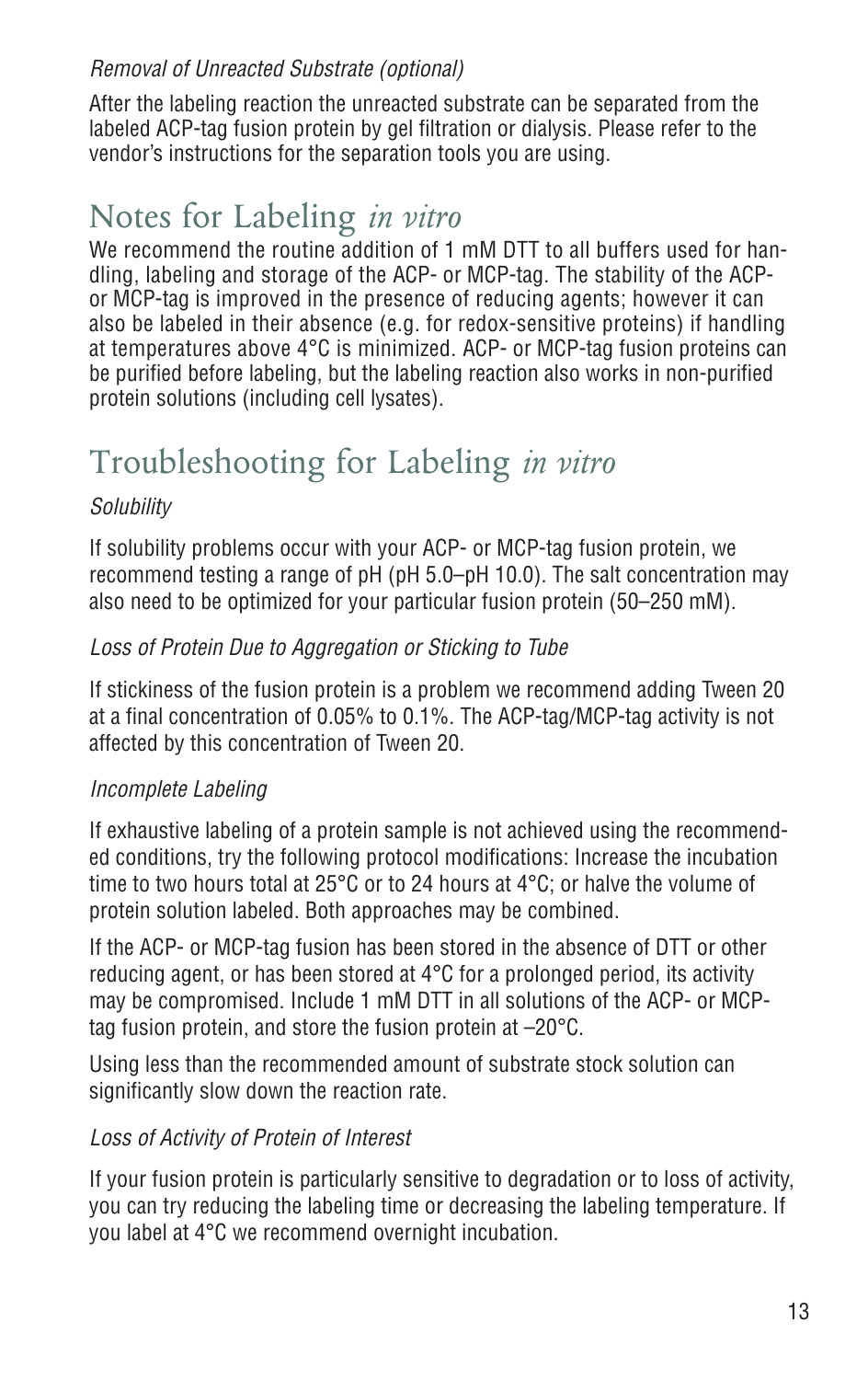## Troubleshooting

### Cloning of the Gene of Interest

If subcloning of the gene of interest into pACP-tag(m)-2 does not work, reconfirm all the cloning steps (primer design, choice of restriction site, etc.). If all steps are confirmed as being correct, try cloning using different restriction sites. Be sure to include a positive and negative control for the ligation reaction. Alternatively try to subclone the ACP-tag gene into an expression vector already containing your gene of interest.

### Expression

In general we have not experienced problems expressing ACP-tag protein fusions. However if your fusion protein does not appear to be expressed, try expressing the ACP-ADRβ2 protein fusion as a positive control using cells transiently transfected with the included pACP-ADRβ2 localization control plasmid. Labeling these cells with a fluorescent CoA substrate should show strong surface-localized fluorescence. Note that the intensity of this fluorescence may vary depending on cell line and substrate used. Expression of ACP-ADRβ2 but not your fusion protein can be due to a variety of causes. It is possible that this fusion protein may be toxic for your cell line. It is difficult to troubleshoot such instances, but the use of a different expression plasmid or cell line or tagging the opposite end of the protein may help. Signs of host cell toxicity could include slow proliferation or apoptosis. Counterstaining live cells with Hoechst 33342 or fixed cells with DAPI can be used to determine whether nuclei are healthy if toxicity is suspected.

## Problems with Cellular Labeling

### *No Labeling*

If no labeling is seen, the most likely explanation is that the fusion protein is not expressed. Verify your transfection method to confirm that the cells contain the fusion gene of interest. If this is confirmed, check for expression of the ACP-tag or MCP-tag fusion protein (e.g. by Western blot). If no antibody against the fusion partner is available, label cells with CoA Biotin (NEB #S9351) following the procedure above, then run a Western blot and probe with commercially available labeled streptavidin or anti-biotin antibody.

An alternate explanation may be that the terminus of the protein fused to the tag is not localized on the extracellular surface of the cell membrane and therefore the ACP-tag or MCP-tag is not available for labeling by ACP or SFP Synthase; placing the tag at the other terminus of the protein (keeping the secretion peptide at the N-terminus) may alleviate this problem.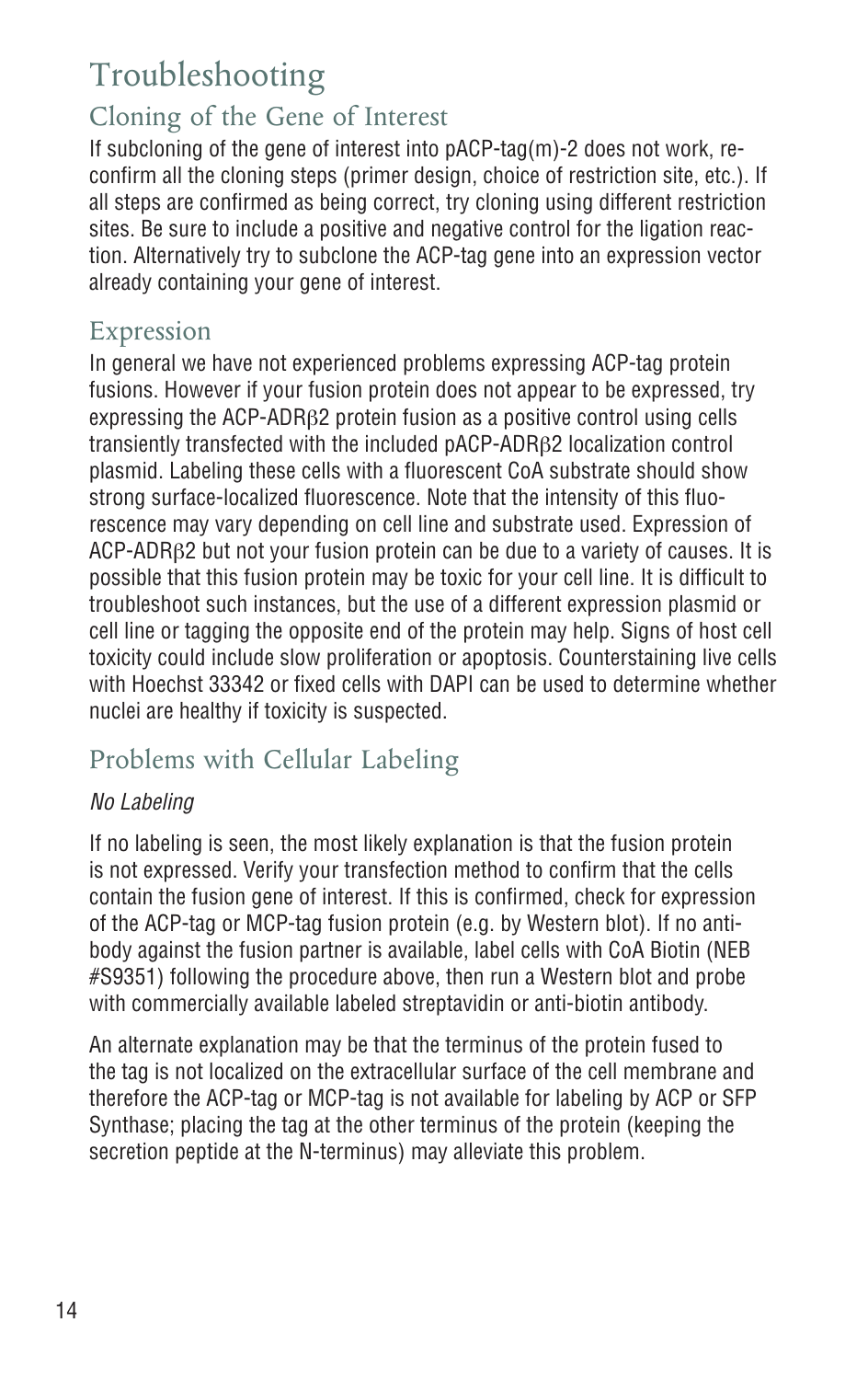### *Weak Labeling*

Weak labeling may be caused by insufficient exposure of the fusion protein to the substrate. Try increasing the concentration of CoA substrate and/or the incubation time within the range of 1–20 µM and 30–60 minutes, respectively. Alternatively the protein may be poorly expressed and/or turn over rapidly. If the protein has limited stability in the cell, it may help to analyze the samples immediately after labeling.

### *High Background*

Background fluorescence may be controlled by reducing the concentration of CoA substrate used, and by shortening the incubation time. The presence of fetal calf serum or BSA during the labeling incubation should reduce nonspecific binding of CoA substrate to surfaces. Addition of DNAse I (10 μM/ml final concentration) may also help reduce the background that may be caused by non-transfected plasmid DNA aggregating at the surfaces of cells.

#### *Signal Strongly Reduced after Short Time*

If the fluorescence signal decreases rapidly, it may be due to instability of the fusion protein. The signal may be stabilized by fixing the cells. Alternatively try switching the ACP-tag or MCP-tag from the N- to the C-terminus or vice versa. Photobleaching is generally not a problem as both CoA 488 and CoA 547 are very photostable. However, if you experience problems with photobleaching, addition of a commercially available anti-fade reagent may be helpful.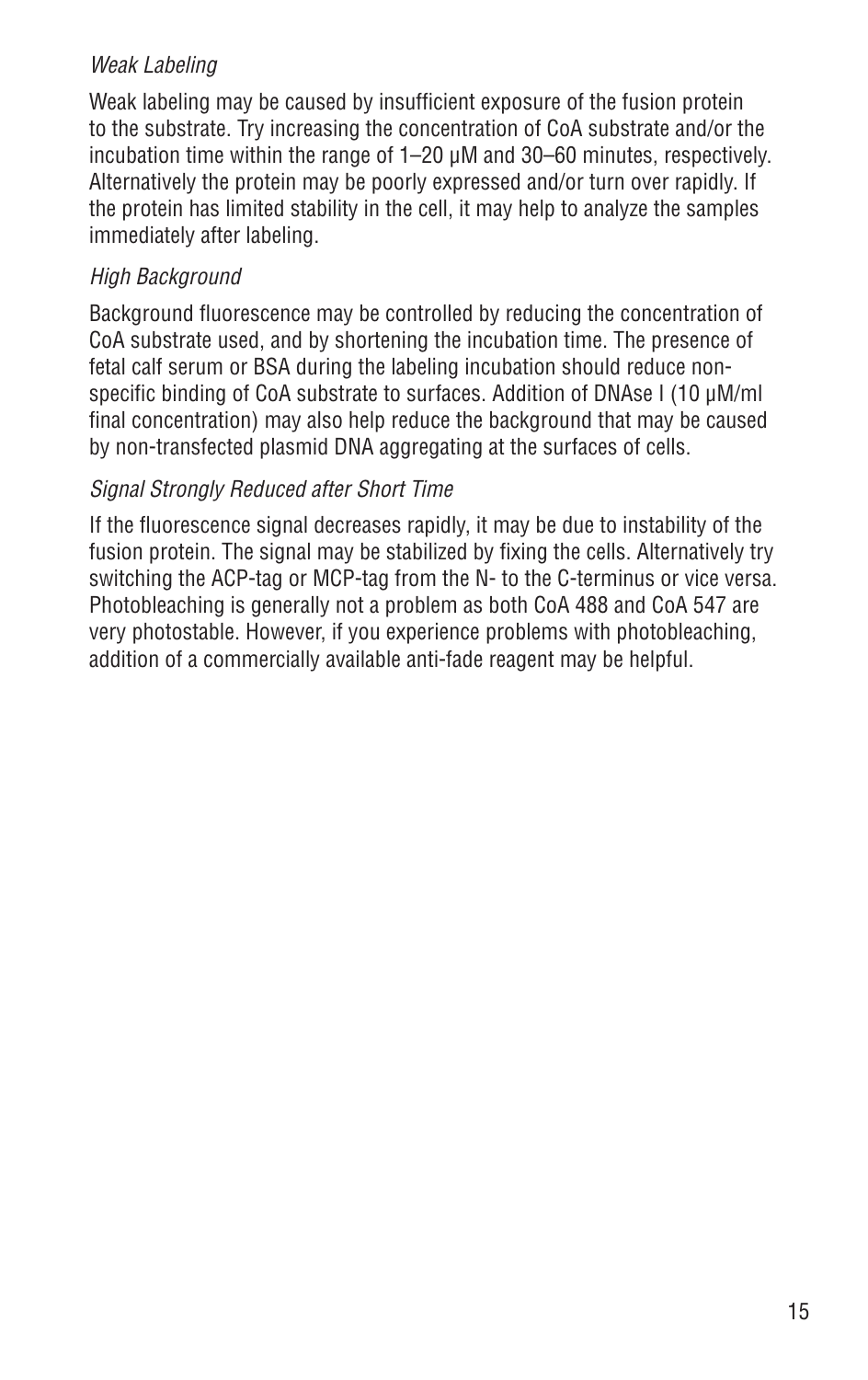## Appendix: Sequence of ACP-tag Region of pACP-tag(m)-2 Vector

Unique restriction sites in the regions flanking the ACPwt gene are displayed above the coding strand. The complete sequence of pACP-tag(m)-2 and pACP-ADRβ2 can be downloaded at www.neb.com.

| 721  |                                         |                                  |                                                             |                           |                            | aaaatcaacgggactttccaaaatgtcgtaacaactccgccccattgacgcaaatgggcg                                        |                                                               |
|------|-----------------------------------------|----------------------------------|-------------------------------------------------------------|---------------------------|----------------------------|-----------------------------------------------------------------------------------------------------|---------------------------------------------------------------|
| 781  |                                         |                                  |                                                             |                           |                            | gtaggcgtgtacggtgggaggtctatataagcagagctctctggctaactagagaaccca                                        |                                                               |
| 841  |                                         |                                  |                                                             |                           | MCS <sub>1</sub>           | ctgcttactggcttatcgaaattaatacgactcactatagggagacccaagcttggtacc                                        |                                                               |
| 901  |                                         | A                                | <b>Nhel</b><br><b>EcoRV</b><br><sub>S</sub><br><sup>D</sup> | AscI<br>T<br>G<br>A       | F<br>A<br>P                | <b>BsrGI</b><br>SwaI<br>gagctcggatcgtcGCTAGCGATATCGGCGCGCCAGCATTTAAATCTGTACAGACCGGTG<br>K<br>S<br>V | AgeI<br>G<br>Т                                                |
| 961  | <b>EcoRI</b><br>F.<br>F<br>$\mathsf{K}$ | M <sub>1</sub><br>$\mathsf{I}$ T | $S$ T                                                       | F<br>$\mathbf{I}$<br>F    | $\mathsf{R}$<br>V<br>K     | AATTCaagcttaccatgagcactatcgaagaacgcgttaagaaaattatcggcgaacagc<br>К<br>$\mathbb T$<br>$\mathsf{I}$    | G<br>F<br>$\overline{0}$                                      |
| 1021 | $L$ G V                                 |                                  |                                                             |                           | K O E E V T N N A S F V    | tgggcgttaagcaggaagaagttaccaacaatgcttctttcgttgaagacctgggcgcgg<br>F<br>D                              | $\mathbf{L}$<br>G<br>A                                        |
| 1081 | $S$ $I$ $D$ $T$<br>D.                   |                                  |                                                             |                           | VELVMALEEE                 | attctcttgacaccgttgagctggtaatggctctggaagaagagtttgatactgagattc<br>- F<br><sup>n</sup>                 | $\top$<br>F T                                                 |
| 1141 |                                         | DEFAFK                           | $\mathbf{I}$                                                | $V$ 0<br>$\top$<br>$\top$ | A<br>A<br>MCS <sub>2</sub> | cggacgaagaagctgagaaaatcaccaccgttcaggctgccattgattacatcaacggcc<br>$\Box$<br>$\mathbf{I}$<br>Υ         | $\mathsf{L}$<br>N<br>G                                        |
| 1201 | 0 A<br>H.                               | <b>SbfI</b><br>G<br>PA           | <b>BamHI</b><br>G                                           | PmeI<br>S A F             | <b>XhoI</b><br>K L E<br>V  | PacI<br>N<br>$^\star$                                                                               | NotI                                                          |
| 1261 |                                         |                                  |                                                             |                           |                            |                                                                                                     | gataactgatccagtgtgctggaattaattcgctgtctgcgagggccagctgttggggtga |
| 1321 |                                         |                                  |                                                             |                           |                            | gtactccctctcaaaagcgggcatgacttctgcgctaagattgtcagtttcc                                                |                                                               |

#### **5´ MCS**



#### **3´ MCS**

| Shft | <b>BamHI</b> | XhoI<br>PmeI | PacI | NotI |
|------|--------------|--------------|------|------|
|      |              |              |      |      |
|      |              |              |      |      |
|      |              |              |      |      |
|      |              |              |      |      |
|      |              |              |      |      |
|      | R<br>P       | Ν            | R    |      |
|      |              |              |      |      |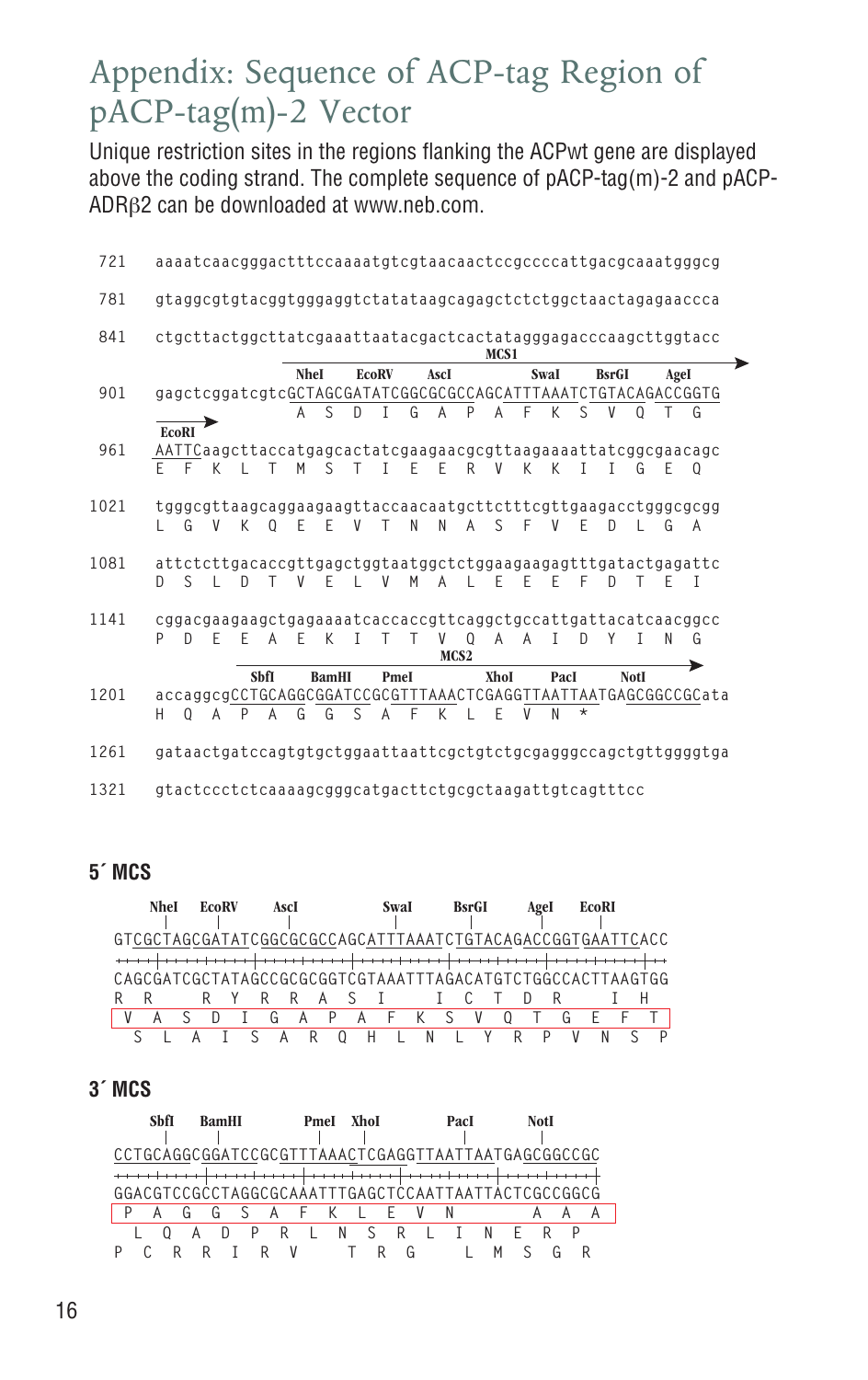### Note

NEB 10-beta Competent *E. coli* (High Efficiency) (NEB #C3019) is recommended for propagating and subcloning of the vector and control plasmid. If using the ClaI site for subcloning, *dam-/dcm-* Competent *E. coli* (NEB #C2925) is recommended. The restriction endonuclease ClaI (NEB #R0197) is methylation sensitive.

| <b>PRODUCT</b>             | NEB#   | <b>SIZE</b>       |  |  |  |
|----------------------------|--------|-------------------|--|--|--|
| ACP-Surface Starter Kit    | E9300S | 10 reactions      |  |  |  |
| <b>COMPANION PRODUCTS</b>  |        |                   |  |  |  |
| pACP-tag(m)-2 Vector       | N9322S | $20 \mu$ g        |  |  |  |
| pACP-ADRβ2 Control Plasmid | N9321S | $20 \mu g$        |  |  |  |
| CoA 488                    | S9348S | 50 nmol           |  |  |  |
| CoA 547                    | S9349S | $50 \text{ nmol}$ |  |  |  |
| CoA 647                    | S9350S | $50 \text{ nmol}$ |  |  |  |
| CoA Biotin                 | S9351S | 50 nmol           |  |  |  |
| <b>ACP</b> Synthase        | P9301S | $25 \text{ nmol}$ |  |  |  |
| SFP Synthase               | P9302S | 25 nmol           |  |  |  |

### Ordering Information